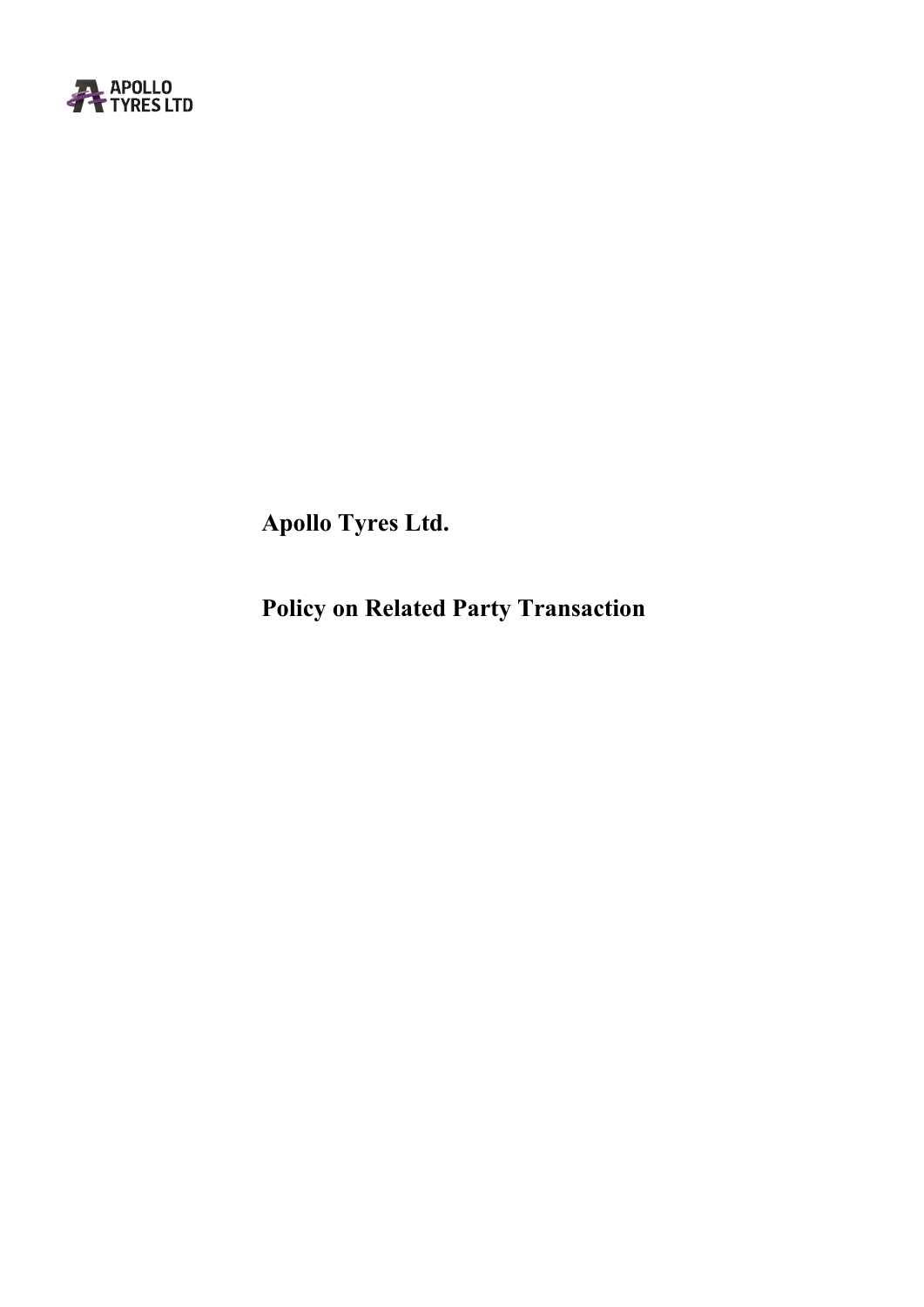

# **POLICY ON RELATED PARTY TRANSACTION**

#### **1. Preamble:**

The Board of Directors ("Board") of Apollo Tyres Limited ("Company" or "ATL"), has adopted the following Policy and procedures with regard to the Related Party Transactions as defined below. The Audit Committee shall review and may propose amendments to this Policy as may be required. The Policy shall also be reviewed by Board at least once in every three years.

This Policy is to regulate transactions between the Company and its Related Parties based on the laws and regulations applicable on the Company. This Policy shall become effective from 1st October, 2014 and as amended fromtime to time.

#### **2. Objective:**

This Policy is framed as per the requirement of Regulation 23 of the SEBI (Listing Obligations and Disclosure Requirements Regulations) 2015, hereinafter referred to as ("Listing Regulations") to ensure monitoring, approval and reporting of transactions with Related Parties as determined under Listing Regulations, Companies Act, 2013 and rules prescribed there under ("Act"), and any other laws and regulations as may be applicable to the Company.

The Company is required to disclose in its Financial Statements and Board's Report, transactions between the Company and Related Parties as well as Policy relating thereto. The Related Party Transaction Policy shall be disclosed on the website of the Company and a web link thereto shall be provided in the Annual Report.

#### **3. Definitions:**

**"Arm's Length Transaction"** means a transaction between two Related Parties that is conducted as if they were unrelated, so that there is no question of conflict of interest.

Tests for ascertaining whether the Related Party Transactions is at arm's length are *inter alia* as follows:

- 1. The contracts/ arrangements are entered into with Related Parties, are at such prices/ discounts/ premiums and on such terms which are offered to unrelated parties of similar category/ profile;
- 2. The contracts/ arrangements have been commercially negotiated;
- 3. The pricing is arrived at as per the rule/ guidelines, if any, that may be issued by or acceptable for the purpose of Ministry of Corporate Affairs, Income Tax Act, 1961, Securities and Exchange Board of India and/or such other statutory or regulatory bodies as applicable to any of the contract/ arrangements contemplated under the Act, Rules framed thereunder or Listing Regulations.
- 4. The terms of contract/ arrangement other than pricing are generally on a basis similar to those as may be applicable for similar category of goods and services or similar category/ profile of counterparties.
- 5. Such other criteria as may be issued under Applicable Law.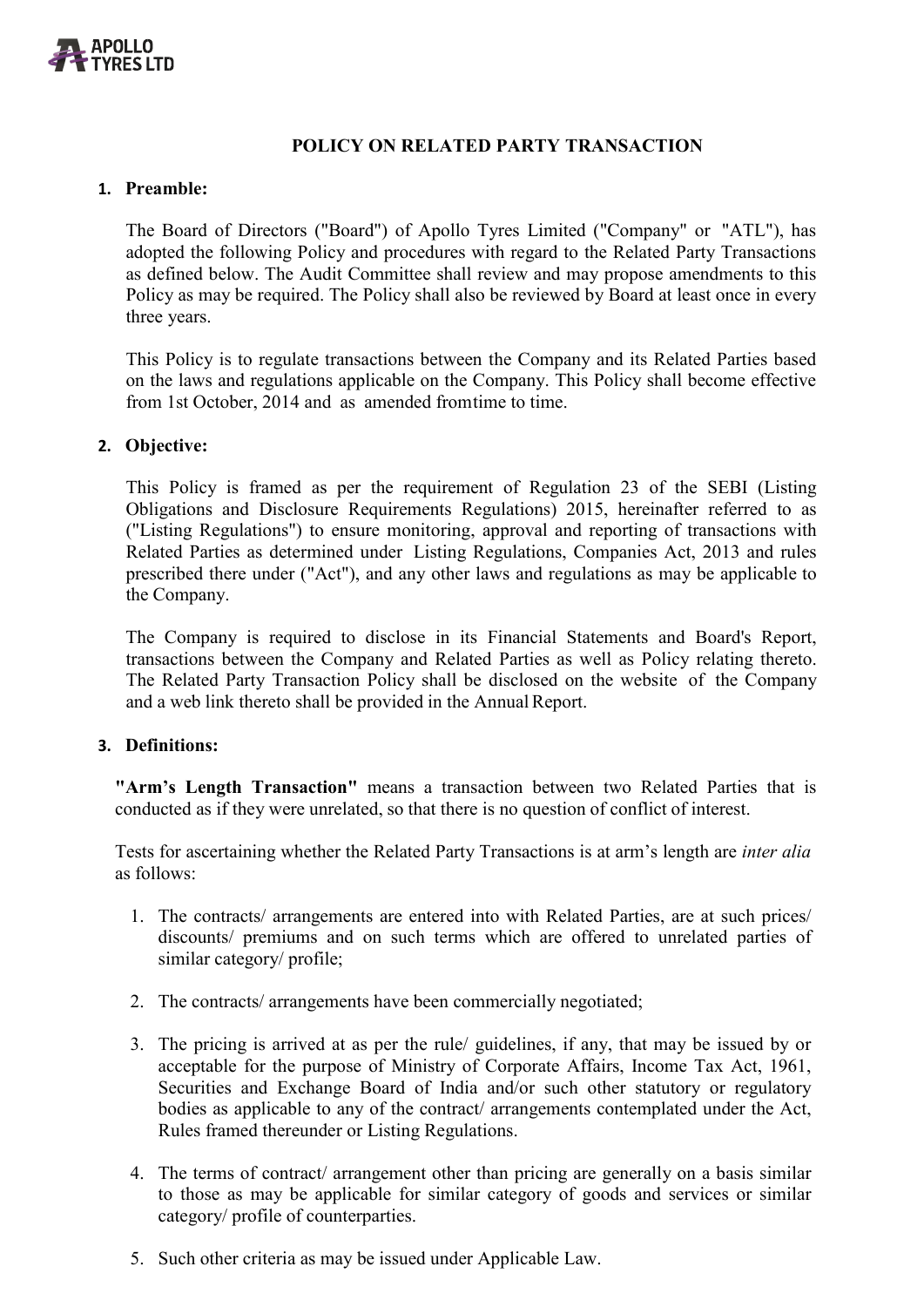

**"Associate"** means a company as defined under Section2(6) of the Companies Act,2013 and as defined by Indian Accounting Standard (AS) 24,"Related party disclosures read with Indian Accounting Standard (AS) 28," Investments in Associates and Joint Ventures"

**"Audit Committee or Committee"** means the Committee of the Board formed under Section 177 of the Act and Regulation 18 of the Listing Regulations.

**"Board"** means Board of Directors of the Company.

**"Key Managerial Personnel"** shall mean the officers of the Company as defined in Section 2(51) of the Act.

## **"Material Related Party Transactions or Material RPTs":**

### **A. Under the Listing Regulations,** means:

- a. any transaction to be entered into with a Related Party (other than a Wholly Owned Subsidiary or "WOS"), value whereof individually or taken together with previous RPTs during a financial year, exceeds Rs. 1000 Crores or ten percent of the annual consolidated turnover of the Company, whichever is lower, as per the last audited financial statements of the Company or such other threshold as may be laid down from time to time by Applicable Law;
- b. a transaction involving payments made to a Related Party with respect to brand usage or royalty if the transaction(s) to be entered into individually or taken together with previous transactions during a financial year, exceeding five percent of the annual consolidated turnover of the Company as per the last audited financial statements of the Company; (if any)
- **B. Act** means:

transactions as defined under Section 188(1) of the Act by the Company with Related Parties as defined under Section 2(76) of the Act where the aggregate value of the transaction/ transactions to be entered into individually or taken together with previous transactions during a financial year, exceeds the limits prescribed under the Act read with Rule 15 of Companies (Meetings of Board and its Powers) Rules, 2014 from time to time.

**"Material modification(s)"** –shall mean any modification made in the terms and conditions of any Related Party Transaction, as originally approved by the Audit Committee and/or shareholders, as the case may be, which, individually or taken together with previous modifications during a financial year, results in variation in the value, tenure, exposure of the Related Party Transaction, by at least 25%.

Provided that a modification shall be material, if by such modification, the terms of the contract cease to be arms' length.

Provided further that the following shall not be considered as material modification -

- modifications which may be mandated pursuant to change in law,
- modifications pursuant to and in accordance with the terms of the approved transaction/contract, whether with or without mutual consent of parties, as the case may be,
- modifications resulting from change in constitution of either of the parties pursuant to schemes of arrangement (e.g. merger, amalgamation, demerger, etc.) approved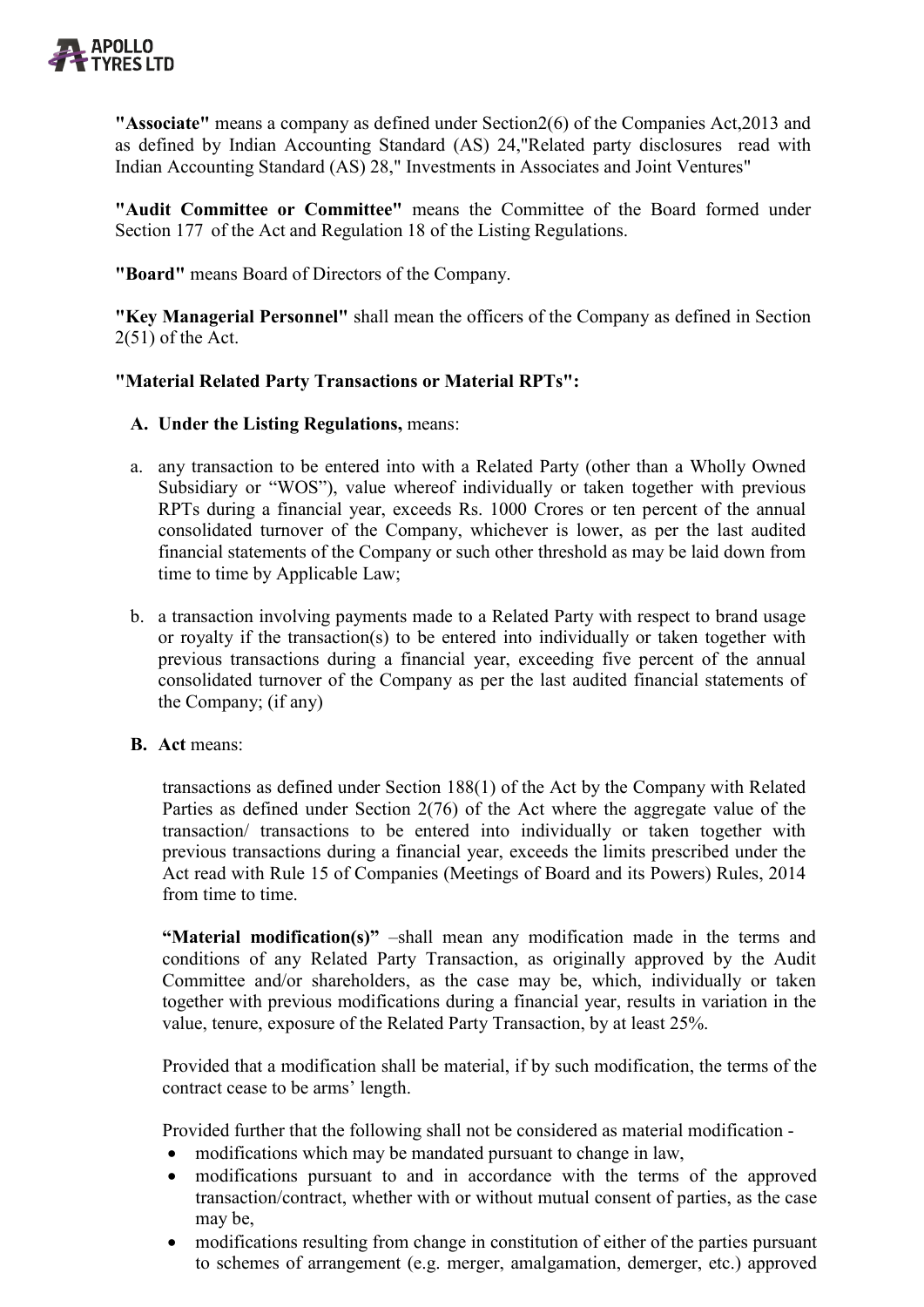

by appropriate authority,

- modifications which are purely technical and do not result in substantive change or alteration of rights, interests, and obligations of any of the parties,
- modifications uniformly affected for similar transactions with unrelated parties

**"Policy"** means Related Party Transaction Policy.

**"Related Party"** as defined under Regulation 2(1)(zb)of Listing Regulations is as under:An entity shall be considered as related to the Company if:

- (i) such entity is a related party under section  $2(76)$  of the Act; or
- (ii) Such entity is a related party under the applicable accounting standards.
- (iii) any person or entity forming part of the promoter or promoter group of the listed entity;

(iv) any person or any entity, holding equity shares 3:

(i) of 20% or more; with effect from April 1, 2022; or

(ii) of 10% or more, with effect from April 1, 2023;

in the listed entity either directly or on a beneficial interest basis as provided under section 89 of the Act, 2013, at any time, during the immediate preceding financial year; shall be deemed to be a Related Party.

Section 2(76) of the Companies Act, 2013, as referred above, defines Related Party as—

- (i) A director or his relative;
- (ii) A Key Managerial Personnel or his relative;
- (iii) A firm, in which a director, manager or his relative is a partner;
- (iv) A private company in which a director or manager or his relative is a member or director;
- (v) A public company in which a director or manager is a director and holds along with his relatives, more than two percent of its paid‐up share capital;
- (vi) Any body corporate whose board of directors, managing director or manager is accustomed to act in accordance with the advice, directions or instructions of a director or manager; (except advice, directions or instructions given in a professional capacity)
- (vii) Any person on whose advice, directions or instructions a director or manager is accustomed to act. (except advice, directions or instructions given in a professional capacity)

(viii) Any body corporate which is

- (A) a holding, subsidiary or an associate company of such company;
- (B) a subsidiary of a holding company to which it is also a subsidiary; or

(C) an investing company or the venturer of theCompany

*("Investing company or the venturer of the Company" means a body corporate whose investment in the Company would result in the Company becoming an associate company of the body corporate)*.

(ix) A director, other than an independent director or Key Managerial Personnel of the holding company or his relative with reference to a Company.

**"Relative":** As defined under Section 2(77) of the Act, 2013 and rules prescribed thereunder and Regulation 2(1)(zd) of Listing Regulations, with reference to any person, means who is related to another, if: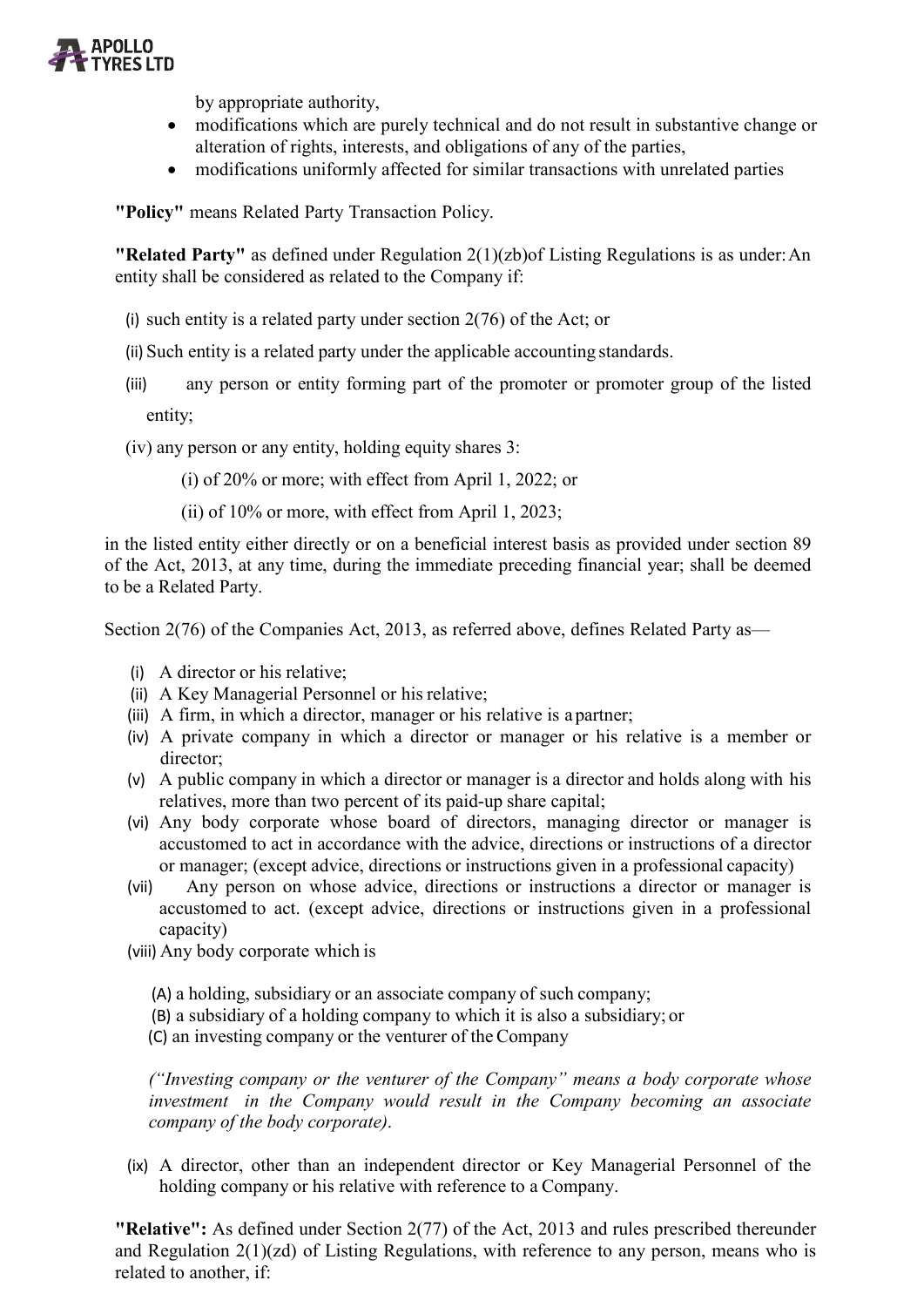

- (i) They are members of a hindu undivided family;
- (ii) They are husband and wife or
- (iii) One person is related to the another in the following manner, namely:
	- a. Father, includes step‐father.
	- b. Mother, includes step‐mother.
	- c. Son includes step‐son.
	- d. Son's wife.
	- e. Daughter.
	- f. Daughter's husband.
	- g. Brother includes step‐brother.
	- h. Sister includes step‐sister.

## **"Related Party Transactions"** :

As defined under Regulation 2(1)(zc)of Listing Regulations, means a transaction involving a transfer of resources, services or obligations between:

(i) the Company or any of its subsidiaries on one hand and a related party of the Company or any of its subsidiaries on the other hand with effect from April 1, 2022; or

(ii) the Company or any of its subsidiaries on one hand, and any other person or entity on the other hand, the purpose and effect of which is to benefit a related party of the Company or any of its subsidiaries, with effect from April 1, 2023;

regardless of whether a price is charged and a "transaction" with a related party shall be construed to include a single transaction or a group of transactions in a contract

As per Section 188 of the Act, shall mean contracts or arrangements with related party with respect to:

- a) Sale, purchase or supply of any goods or materials;
- b) Selling or otherwise disposing of, or buying, property of any kind;
- c) Leasing of property of any kind;
- d) Availing or rendering of any services;
- e) Appointment of any agent for purchase or sale of goods, materials, services or property;
- f) Such related party's appointment to any office or place of profit in the Company, its Subsidiary Company or Associate Company; and
- g) Underwriting the subscription of any securities or derivatives thereof, of the Company.

Notwithstanding the foregoing, the following shall not be Related Party Transactions for the purpose of this Policy:

### *Statutory Exemption:*

- a the issue of specified securities on a preferential basis, subject to compliance of the requirements under the Securities and Exchange Board of India (Issue of Capital and Disclosure Requirements) Regulations, 2018;
- b the following corporate actions by the listed entity which are uniformly applicable/offered to all shareholders in proportion to their shareholding:
	- i. payment of dividend;
	- ii. subdivision or consolidation of securities;
	- iii. issuance of securities by way of a rights issue or a bonus issue; and
	- iv. buy-back of securities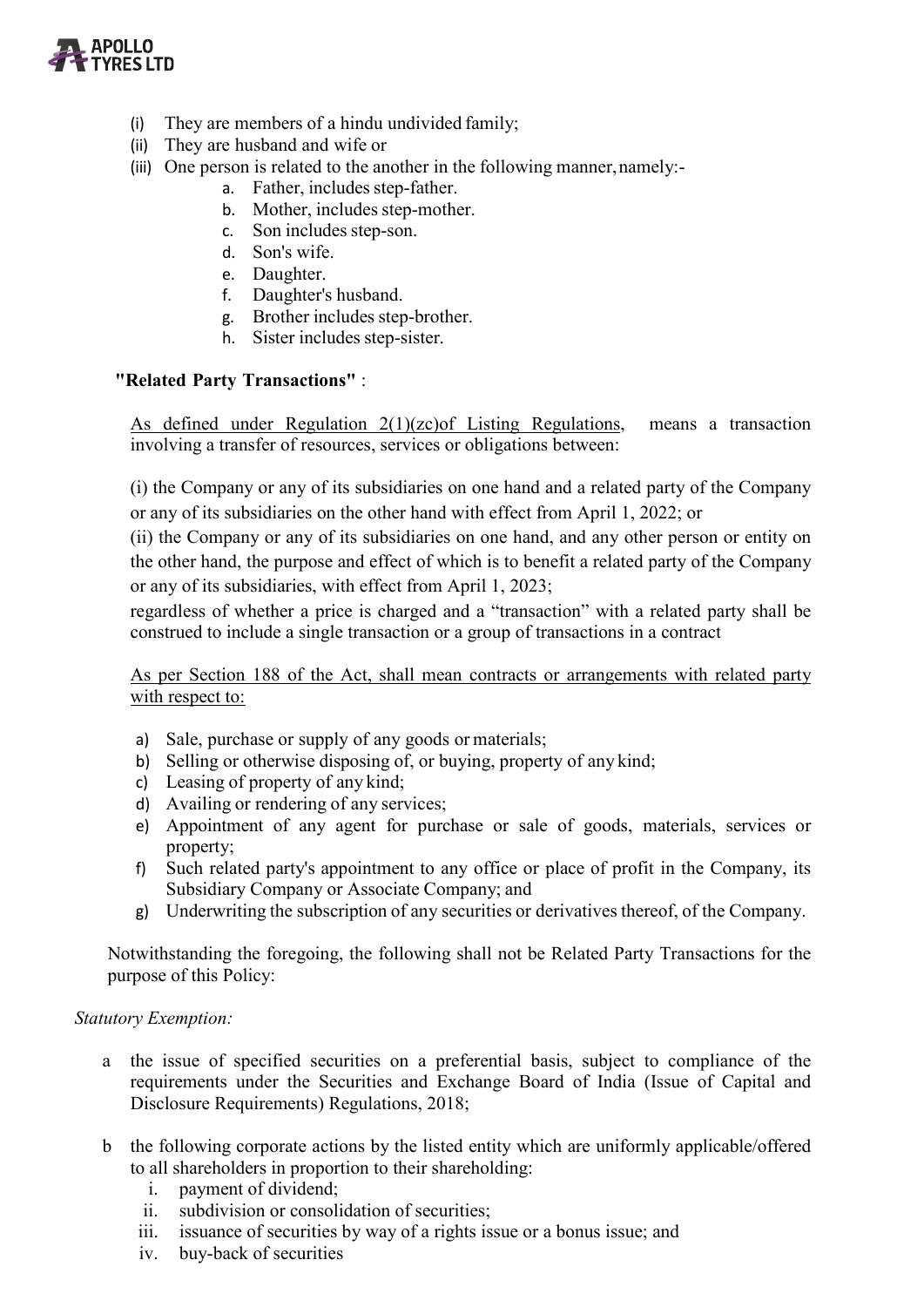

*Others:*

- c Any transaction that involves the providing of compensation to a director or Key Managerial Personnel, in accordance with the provisions of the Act, in connection with his or her duties to the Company or any of its subsidiaries or associates, including the reimbursement of reasonable business and travel expenses incurred in the ordinary course of business.
- d Reimbursement of expenses incurred by a Related Party for business purpose of the Company.
- e Any other exception which is consistent with the Applicable Laws, including any rules or regulations made thereunder, and does not require approval in advance by the Audit Committee.

**Transactions in "ordinary course of business"** means the usual transactions, customs and practices undertaken by the Company to conduct its business operations and activities routinely and includes all such activities which the Company can undertake as per Memorandum & Articles of Association.

"Words and expressions used but not defined in this Policy shall have the same meaning as respectively assigned to them, in the Applicable Law under reference, that is to say, the Act and Rules framed thereunder, or Listing Regulations, or applicable accounting standards, as amended, from time to time

### **4. Identification of Related Party**

- i. Every Director and/or Key Managerial Personal of the Company is responsible for providing notice to the Board regarding persons and entities to be considered as "Related Party" by virtue of him /her being Director/KMP in the entity or holding certain shareholding percentage. Such notice shall be provided to the Company at the time of appointment and also at the time of first board meeting of every financial year and whenever there is any change in the disclosures already made. Every director and KMP shall disclose details as may be required for the purpose of identification of Related Parties, e.g. details of relatives, etc.
- ii. The Company shall maintain a complete list of Related Parties, and update the same as and when any change is necessitated. The list shall be disseminated to all business functionaries for their ready reference while undertaking any transaction.
- iii. Besides, the Company shall also maintain a list of Related Parties of its subsidiaries, which may be sourced from respective subsidiaries on a periodic (quarterly) basis or as and when needed. Adequate systems must be in place to ensure that the proposed RPTs in which the Company is not a party, but the subsidiary is a party, shall be brought to the information of the Company in a timely manner, for necessary approvals, wherever required.
- iv. Each Director and Key Managerial Personnel is responsible for providing notice to the Board or Audit Committee or Company Secretary of any potential RPTs involving him or her or his or her Relative, including any additional information about the transaction that the Board /Audit Committee may reasonably request.
- v. The Compliance Officer shall identify such managers, departmental heads and such other employees ("Designated Employees") who are authorised for entering into contracts/ arrangements/ agreements with entities for and on behalf of the Company and its subsidiaries and circulate the list of Related Parties to all such Designated Employees of the Company and its subsidiaries along with the approval thresholds for entering into transactions with such Related Parties;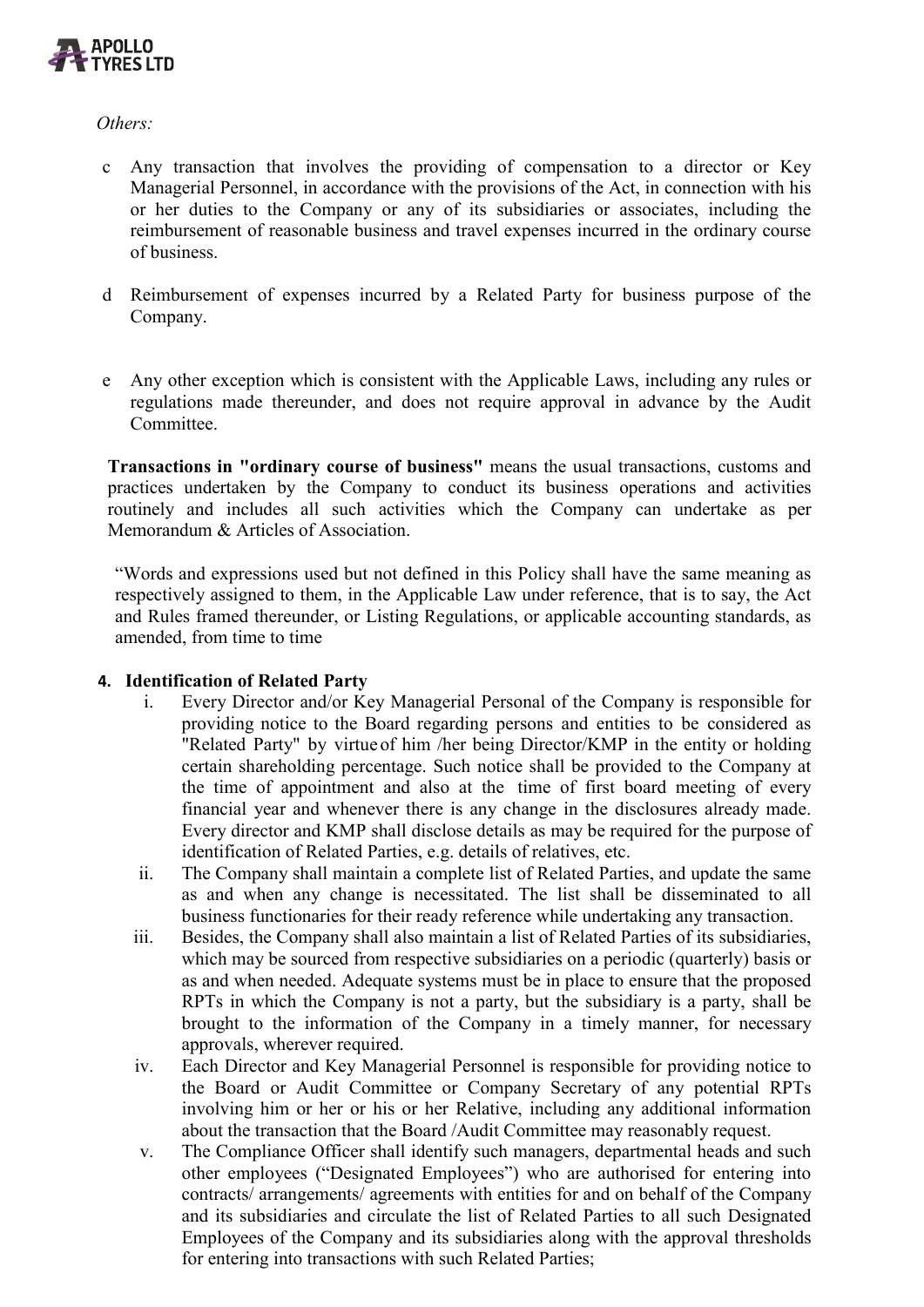

vi. If required, the Company / Audit Committee may refer any potential Related Party Transaction to any external legal consultant/ expert for obtaining his/ her opinion on any legal/ regulatory issues involved in the potential Related Party Transaction and the outcome or opinion of such exercise shall be brought to the notice of the Audit Committee, irrespective it was sought by the Audit Committee or not.

# **5. Approval framework of RPTs**

# **5.1 Approval by the Audit Committee:**

- i. All Related Party Transactions and Material Modification(s) thereto shall require **PRIOR** approval of the Audit Committee irrespective of whether such transactions are in the ordinary course of business and/or at arm's length or not;
- ii. Prior approval of the Audit Committee of the listed entity shall also be required in case of Related Party Transaction to which the subsidiary of the Company is a party but the Company is not a party, if the value of such transaction whether entered into individually or taken together with previous transactions during a financial year exceeds 10% of annual consolidated turnover (w.e.f. April 1, 2023, 10% of the annual standalone turnover), as per the last audited financial statements of the Company;
- iii. However, such prior approval shall not be required for (i) a related party transaction wherein Regulation 23 is applicable to such subsidiary, since in that case prior approval of the audit committee of the subsidiary will be obtained; and (ii)such other transactions which may be exempted under the Listing Regulations, from time to time;
- iv. Approval of the Audit Committee shall not be required for any transaction which has been entered into by the Company with its WOS of whose accounts are consolidated with the Company and placed before the General Meeting for approval, except for transaction as mentioned in the forth proviso to Section 177(4) of the Act.;
- v. Transactions for which prior approval has been accorded by the Audit Committee, should be placed for review by the Audit Committee at such intervals, as may be decided by the Audit Committee, but least on an quarterly basis;
- vi. Only those members of the Audit Committee who are independent directors, shall approve Related Party Transactions.

### **5.2 Omnibus approval of RPTs**

In the case of repetitive transactions which are in the normal course of business of the Company, the Audit Committee may grant omnibus approval keeping in mind repetitiveness and justification for the need for the omnibus approval.

While granting omnibus approval, the Audit Committee shall satisfy itself on the need for omnibus approval for transactions of repetitive nature and such other details as required under the Act and the Listing Regulations and such approval shall be in the interest of the Company.

Omnibus approval should be sought preferably any time before the beginning of the financial year for which approval of the Audit Committee is sought or any time prior to entering into such transaction and such approvals shall be valid till the conclusion of the immediately following financial year or till conclusion of the financial year respectively.

Where the Audit Committee is not convinced on the need for granting omnibus approvals, the Audit Committee may reject the proposal placed before it with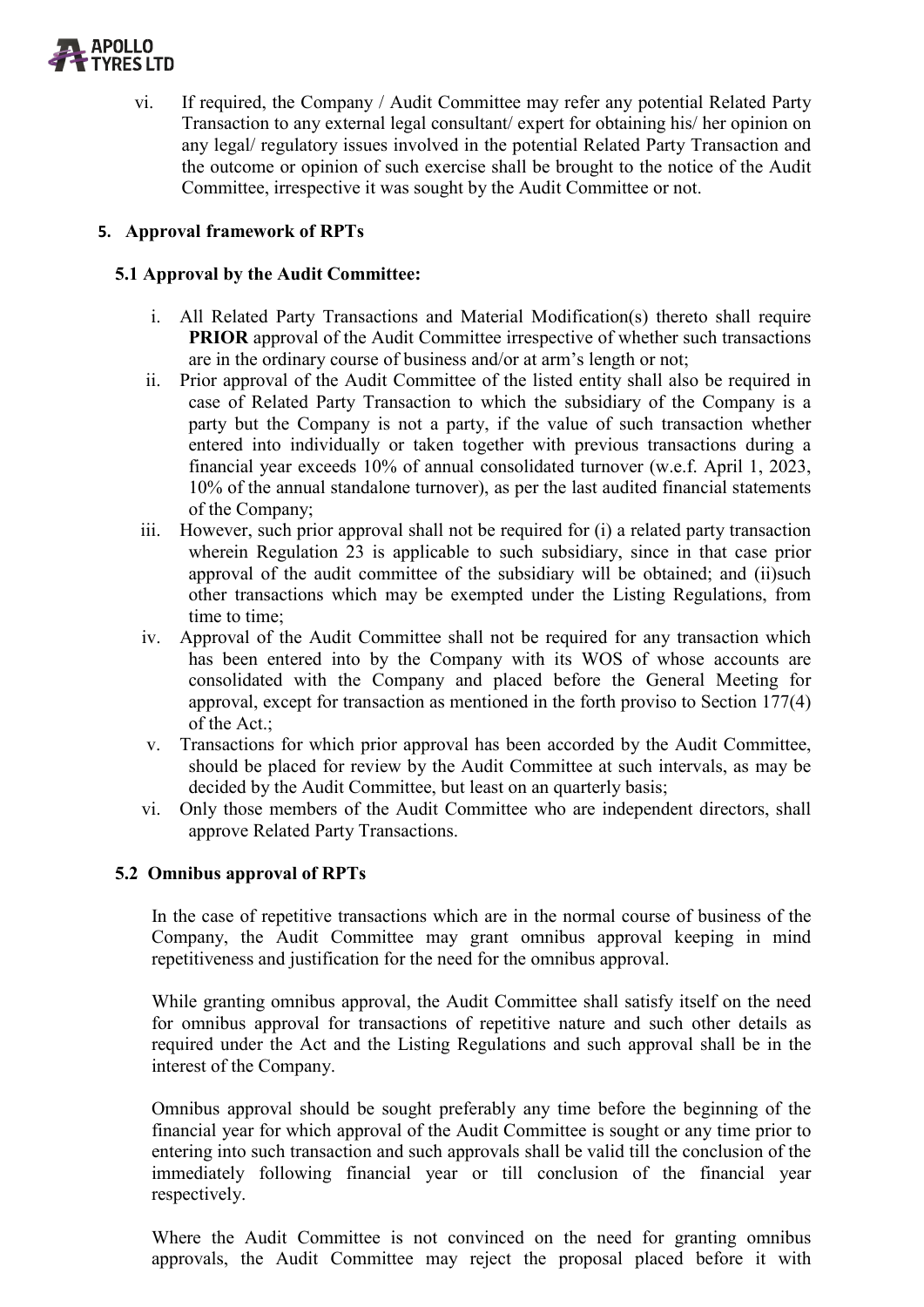

reasonable explanation for the same.

Where the need/purpose of the transactions to be entered into with Related Parties cannot be foreseen and details related to name of the party, nature and duration of transaction, maximum amount of transaction, indicative base price / current contracted price and the formula for variation in the price and such other parameters as may be laid down by the Audit Committee, are not available at the time of taking such approval, the omnibus approval for such transactions shall be granted subject to their value not exceeding Rs.1 crore per transaction. Further, such transactions shall be reported to the Audit Committee quarterly.

## **5.3 Criteria for approval of a RPTs by the Board / Audit Committee**:

The Audit Committee shall, after obtaining approval of the Board, specify the criteria for making the omnibus approval for RPTs as specified under Rule 6A(1) of the Companies (Meeting of Board and its Power) Rules, 2014 or such other stricter criteria as specified by the Audit Committee from time to time.

The information to be provided to the Audit Committee / Board for approval of a RPT shall specifically cover the following:

- i. the name of the related party and nature of relationship;
- ii. the nature, duration of the contract and particulars of the contract orarrangement;
- iii. the material terms of the contract or arrangement including the value, ifany;
- iv. any advance paid or received for the contract or arrangement, if any;
- v. the manner of determining the pricing and other commercial terms, both includedas part of contract and not considered as part of the contract;
- vi. whether all factors relevant to the contract have been considered, if not, the details of factors not considered with the rationale for not considering thosefactors;
- vii. and
- viii. any other information relevant or important for the Committee to take a decisionon the proposed transaction.

In determining whether to approve RPTs, the Board /Audit Committee shall consider the following factors, amongst others, to the extant relevant to the transactions:

- i. Whether the transaction is in the ordinary course of business of the Company.
- ii. Whether the terms of the RPTs are fair and on arm's length basis to the Company and would apply on the same basis if the transaction did not involve a Related Party;
- iii. Whether there are any undue compelling business reasons for the Company to enter into RPTs and the nature of alternative transactions, if any;
- iv. Whether the RPTs would affect the independence of the directors / KMP;
- v. Whether the proposed transaction includes any potential reputational risk issues that may arise as a result of or in connection with the proposedtransaction;
- vi. In case of ratification, Where the ratification of the RPTs is allowed by law and is sought from the Committee, the reason for not obtaining the prior approval of the Committee and the relevance of business urgency and whether subsequent ratification would be detrimental to the Company; and
- vii. Whether the RPTs would present an improper conflict of interest for any Director or Key Managerial Personnel of the Company.

### **5.4 Approval of Board**

- i. RPTs shall require Board approval in the following cases:
	- a. If the RPTs are not in the ordinary course of business or not at Arm's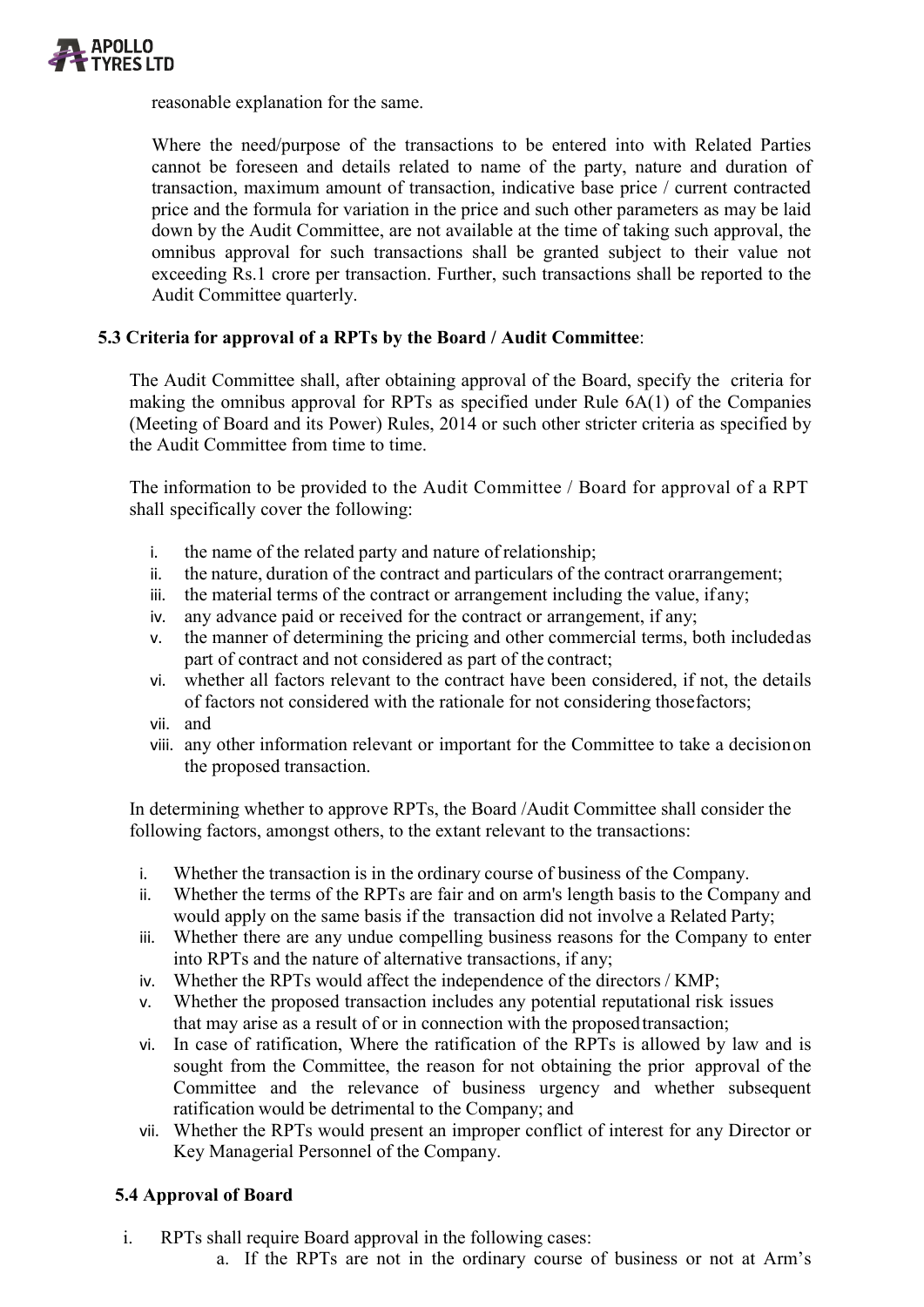

Length Basis; or

- b. the Audit Committee determines that a Related Party Transaction should be brought before the Board; or
- c. the Board, in any case elects to review any RPTs *suo moto*; or
- d. the Related Party Transaction needs to be approved by the Board under any law for the time being in force.
- ii. Approval of the Board of Directors shall not be required for the transaction entered into by the Company with its WOS or with any other party, if such transaction is in the ordinary course of business and on an arm's length basis.
- iii. The considerations set forth above in case of Audit Committee shall also apply to the Board's review and approval of the proposed Related Party Transaction with such modification as may be necessary or appropriate under the given circumstances.
- iv. Pursuant to section 184 of the Act, any member of the Board who has a potential interest in any Related Party Transaction will recuse himself and abstain from discussion and voting on the approval of the Related Party Transaction.

# **5.5 Approval by the Members**

- i. Unless exempted under the Act/SEBI Listing Regulations, as the case may be, all Material Related Party Transactions and subsequent Material Modifications shall require **PRIOR** approval of the shareholders by way of an ordinary resolution. No Related Party(ies) shall vote to approve such resolutions whether the person/entity is a related party to the particular transaction or not.
- ii. Any transactions entered into by the Company with its WOS whose accounts are consolidated with the Company and placed before the shareholders at the general meeting for approval will not require approval of shareholders;

### **6. Ratification of RPTs**:

- i. RPTs entered into without obtaining the prior approval of the Audit/ Board / Shareholders (respective authority /ies) may be ratified, with or without the modification(s), subject to the applicable provisions of the Act and the Listing Regulations, if post review of the said transaction / contract, the appropriate authority is satisfied, that the said RPTs are not detrimental to the interest of the Company.
- ii. Where any contract or arrangement is entered into, without obtaining the consent of the Audit Committee, Board or approval by a Resolution in the General Meeting and if it is not ratified by the Audit Committee, Board or, the Shareholders, as the case may be, at a meeting within three months from the date on which such contract or arrangement was entered into, such contract or arrangement shall be voidable at the option of the Audit, Board and Shareholders as the case may be, of the shareholders.
- iii. If the appropriate authority decides, not to approve a particular transaction, it may require the Related Party to reimburse the benefits which might have accrued to it and /or indemnify the Company with regard to the RPTs which is not approved by the appropriate authority.

 Further, RPTs entered into without the approval of the appropriate authority and subsequently not ratified by the appropriate authority, shall be subject to other repercussions as provided in the Act and Listing Regulations.

### **7. Disclosures:**

i. Every Director of a Company who is in anyway, whether directly or indirectly, concerned or interested in a contract or arrangement or proposed contract or